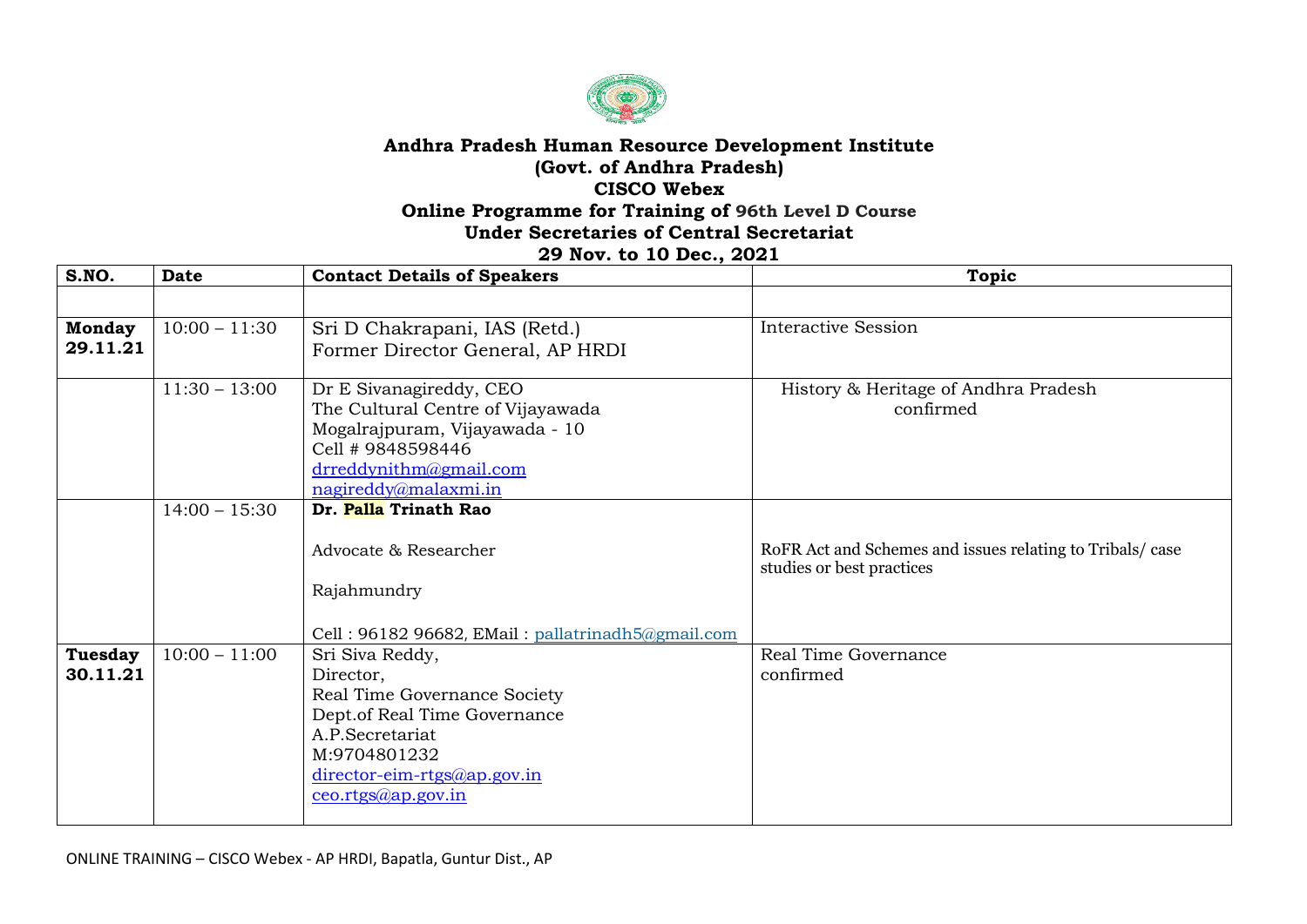## **Secretariat Attachment**

| <b>Tuesday</b> | $12:00 - 13:00$ | Sri Buditi Rajasekhar, IAS                                        |                   |
|----------------|-----------------|-------------------------------------------------------------------|-------------------|
| 30.11.21       |                 | Principal Secretary to Government, School Education               |                   |
|                |                 | <b>AP</b> Secretariat                                             |                   |
|                |                 | Mobile: 9701578780                                                |                   |
|                |                 | Mail id:secy.scedn@gmail.com                                      |                   |
|                | 14:30-15:30     | Sri Tej Bharath, Deputy Collector                                 | Mr. Ganesh        |
|                |                 | CCLA Office,                                                      | 99896 35391       |
|                |                 | Government of Andhra Pradesh                                      |                   |
|                |                 | Gollapudi, Vijayawada                                             |                   |
|                |                 | 08662410378/2410086<br>$ccla_rev@ap.gov.in$ ; splcs-rev@ap.gov.in |                   |
|                |                 |                                                                   |                   |
| Wednesday      | $12:00 - 13:00$ | Dr Sreedhar Cherukuri,                                            |                   |
| 01.12.21       |                 | Commissionerate, R&R,                                             |                   |
|                |                 | Water Resources Department,                                       |                   |
|                |                 | Government of Andhra Pradesh                                      |                   |
|                |                 | Gollapudi,                                                        |                   |
|                |                 | Vijayawada                                                        |                   |
|                |                 | commrr16@gmail.com                                                |                   |
|                | $14:00 - 15:00$ | Sri Kali Kumar, Addl Secretary &                                  | Mr. Krishnamurthy |
|                |                 | Sri Venkataacharhyulu, Joint Secretary                            | 08632444248       |
|                |                 | Water Resources Department,                                       |                   |
|                |                 | R.No.216, 1 Floor, Bldg. No.4                                     |                   |
|                |                 | Velagapudi ;0863-2444740                                          |                   |
|                |                 | $\sec y_i \text{irrgn}(a)$ ap.gov.in,                             |                   |
|                |                 | psdwrap15@gmail.com                                               |                   |
|                |                 | Mr. Rammohan - 9440266318                                         |                   |
|                |                 |                                                                   |                   |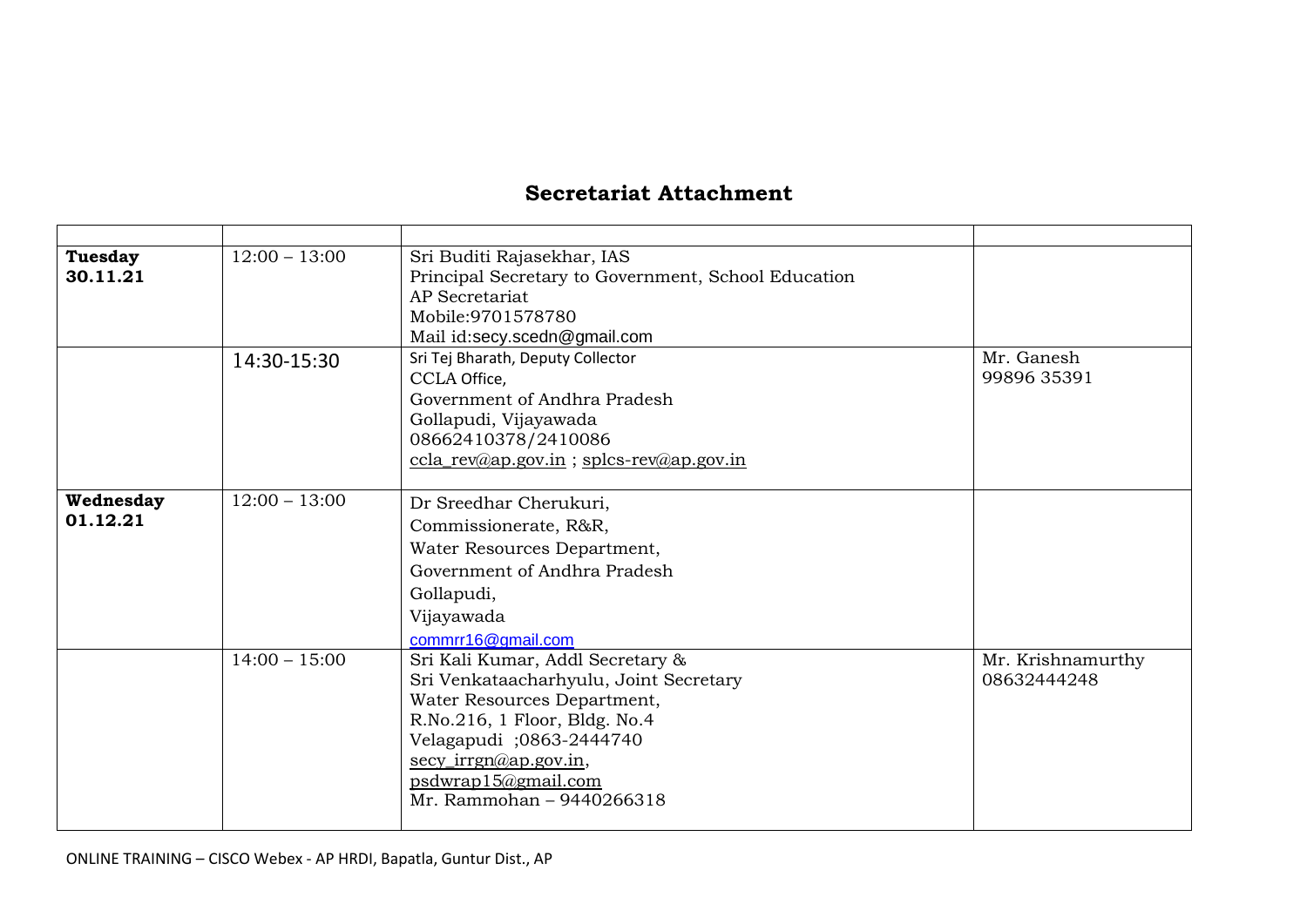| Thursday | $10:30 - 11:30$ | Sri M Malakondaiah, IPS (Retd)                         |                       |
|----------|-----------------|--------------------------------------------------------|-----------------------|
| 02.12.21 |                 | Former DGP                                             |                       |
|          |                 | Mangalagiri                                            |                       |
|          |                 | M:9848031016                                           |                       |
|          |                 | Email: mannam1958@gmail.com                            |                       |
|          | $12:00 - 13:00$ | Sri G R Dharmendar,                                    | 08632442113           |
|          |                 | Soil Scientist                                         |                       |
|          |                 | Agriculture & Marketing                                |                       |
|          |                 | Room No-101, Ground Floor, Building No-02              |                       |
|          |                 | Amaravati, AP                                          |                       |
|          |                 | Email: dharmendar.gr@gmail.com                         |                       |
|          |                 | Mobile: 9890904688                                     |                       |
|          | $14:00 - 15:00$ | Dr Naveen Pamarthi,                                    | 08632445030           |
|          |                 | Nodal Officer,                                         |                       |
|          |                 | Health & Family Welfare                                |                       |
|          |                 | Vijayawada                                             |                       |
|          |                 | Email: naveenpamarthi@gmail.com                        |                       |
|          |                 | M: 08632445030, 9492425871                             |                       |
| Friday   | $10:30 - 11:30$ | Secretary                                              | 08632442309           |
| 03.12.21 |                 | Department of Energy                                   | Mr. Easwar Prasad, PS |
|          |                 | Room No-141, Ground Floor, Building No-02              | 9704648880            |
|          |                 | Amaravati, AP                                          |                       |
|          |                 | Email: srikant.n@gov.in; secyenergyap@gmail.com        |                       |
|          |                 | M: 9866148811:                                         |                       |
|          | $12:00 - 13:00$ | Principal Finance Secretary                            | 08632442488           |
|          |                 | Department of Finance, AP Secretariat                  | Peshi-pfs@ap.gov.in   |
|          |                 | Amaravati, AP                                          |                       |
|          | $14:00 - 15:00$ | Principal Secretary to Government,                     | Mr. Balaji, PS        |
|          |                 | Information Technology, Electronics and Communications | 7330733867            |
|          |                 | jayalaks@nic.in; prlsecy_itc@ap.gov.in                 |                       |

| <b>Date</b>            | Time          | Department    |                                             |                          |
|------------------------|---------------|---------------|---------------------------------------------|--------------------------|
| <b>Saturday</b>        | 11.00 to 1.00 | Revenue & NIC | Dist Admn<br>Functions of<br>8 <sub>5</sub> | Dist Rev Officer and NIC |
| <mark>4-12-2021</mark> |               |               | <b>NIC</b>                                  | officers                 |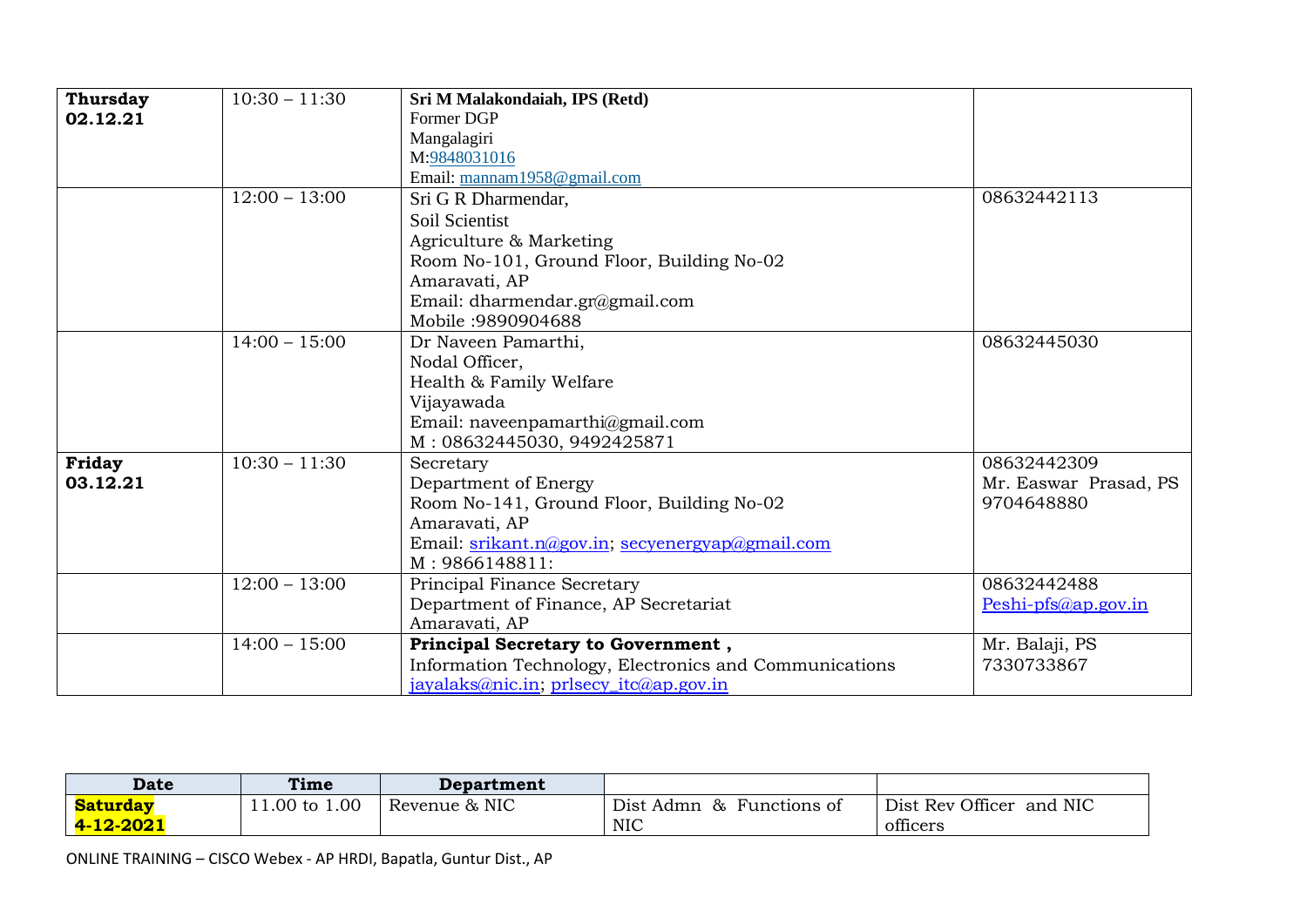|                               | 2.00 to 4.30  | Education                                     | Various Schemes of the Dept                                                | Dit.Edn .Officer                                          |
|-------------------------------|---------------|-----------------------------------------------|----------------------------------------------------------------------------|-----------------------------------------------------------|
|                               | 4.30 to 5.00  | Rajiv Vidya mission                           | Activities of the Dept                                                     | Dy.DEO                                                    |
| $5 - 12 - 2021$               |               |                                               | <b>SUNDAY</b>                                                              |                                                           |
| <b>Monday</b><br>6-12-2021    | 11.00 to 1.00 | Panchayat Raj                                 | Establishment and functions<br>of Sachivalayams                            | Chief Executive Officer, ZP and<br>Dist.Panchayat officer |
|                               | 2.00 to 5.00  | Women & Child Welfare<br>and Mahila pranganam | Depts activities                                                           | P.D, DW&CW and<br>Pranganam officer                       |
|                               |               |                                               |                                                                            |                                                           |
| <b>Tuesday</b><br>7-12-2021   | 11.00 to 1.00 | Agriculture                                   | Dept schemes and functions<br>of RBKs                                      | JD, Agrl                                                  |
|                               | 2.00 to 3.00  | Social Welfare                                | Maintenance of Hostels and<br>other schemes of the Dept                    | Joint Director, SW                                        |
|                               | 3.00 to 4.00  | <b>BC</b> Welfare                             | Maintenance of Hostels and<br>other schemes of the Dept                    | Deputy Director BC Welfare                                |
|                               | 4.00 to 5.00  | Minority Welfare                              | Hostel maintenance and all<br>other welfare schemes of the<br>Dept         | Minorities Welfare officer and<br>ED, Min. Carpo          |
|                               |               |                                               |                                                                            |                                                           |
| <b>Wednesday</b><br>8-12-2021 | 11.00 to 1.00 | PR & RD                                       | Dept schemes including<br>pensions and interaction with<br>one DWCRA group | Project Director, DRDA                                    |
|                               | 2.00 to 5.00  | Medical & Health                              | Dept schemes<br>including 104<br>and 108 etc                               | Dist.Medical & Health Officer                             |
|                               |               |                                               |                                                                            |                                                           |